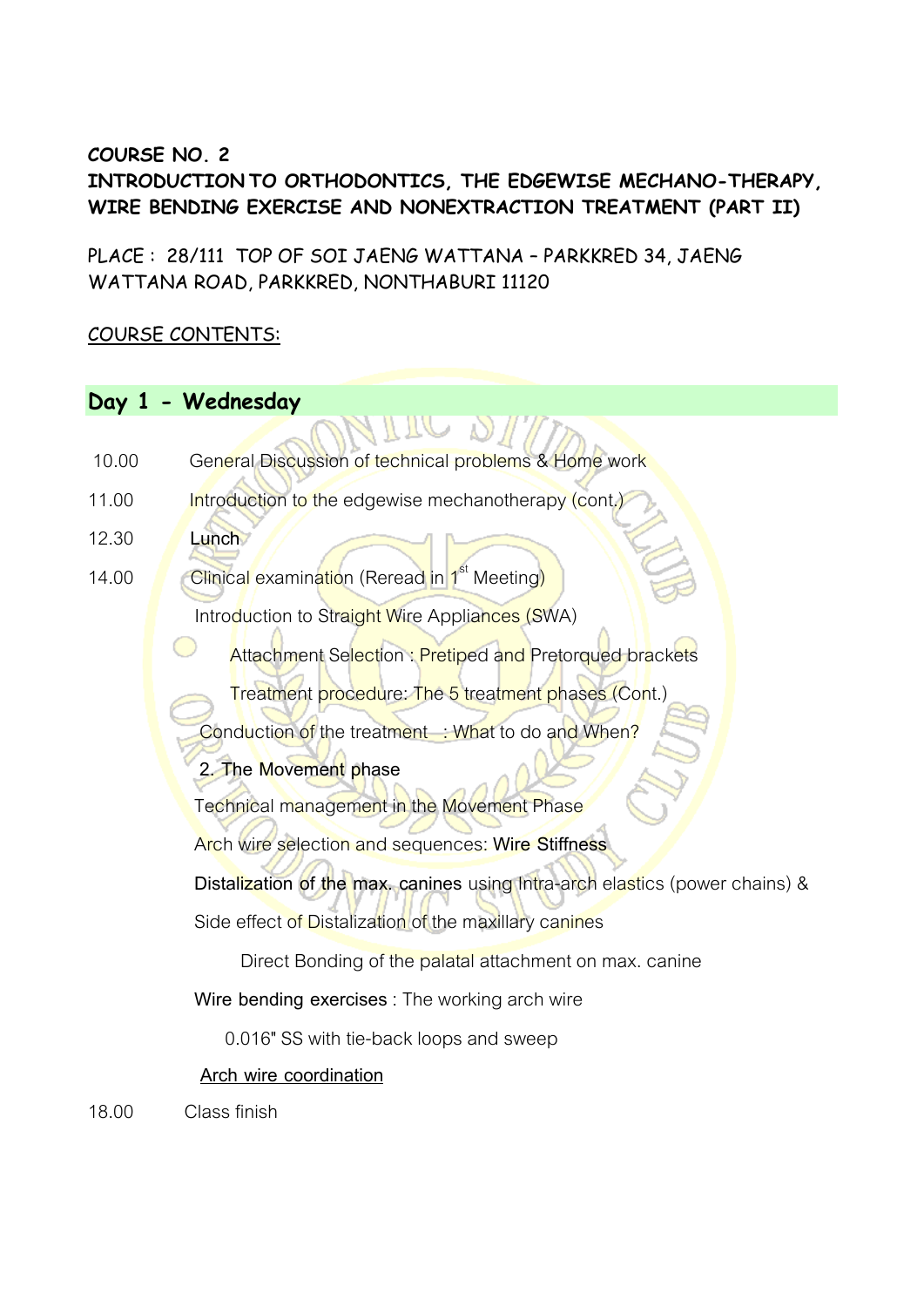## **Day 2 - Thursday**

| 9.45  | 3. The Contraction phase                                                        |
|-------|---------------------------------------------------------------------------------|
|       | Wire bending exercises: The contraction arch wires (CAW)                        |
|       | 0.016" x 0.022" or 0.017" x 0.022" SS                                           |
|       | The design of closing loops: The safety pin principle (Repeat)                  |
|       | Arch wire selection & Wire Stiffness (Repeat).                                  |
|       | The Bowing Effect of the contraction arch wire (CAW):                           |
|       | Mand. contraction arch wire and the inclination control of mand. anterior teeth |
|       | Ligation problems and the solutions                                             |
|       | The use of Intermediate arch wire (IAW):                                        |
|       | 0.016" x 0.016" SS or<br>А.                                                     |
|       | 0.016" x 0.022" TMA Preformed arch wire<br>В.                                   |
|       | Arch wire coordination.                                                         |
| 12.30 | Lunch                                                                           |
| 14.00 | Introduction to the Auxiliaries used in our technique:                          |
|       | Max. Bite plate.                                                                |
|       | Max. Retainers (Wraparound) and Positioner                                      |
|       | Transpalatal Arch (TPA). 3-3 Mand. Retainers <mark>, 3+3 Max. Reta</mark> iners |
|       | <b>Wire Bending Exercises</b>                                                   |
|       | 3rd Order Bend: Anterior & Posterior Torque                                     |
|       | Direct and Indirect torque (Repeat)                                             |
|       | The role of anterior torque control and Inter-incisal angle                     |
|       | 0.016" x 0.022" SS More Torque Control                                          |
|       | 0.017" x 0.022" SS Maximum Torque Control                                       |
|       | How to obtain more anterior torque? With intrusion step?                        |
|       | How to obtain Palatal root torque in the anterior segment?                      |
|       | Maxillo-mandibular elastics: When to use?                                       |
|       | Long: Class II & III Elastics (Repeat)                                          |
|       | Short: Class II & III elastics                                                  |
|       | Finishing arch wires (FAW) with teardrop and tie-back loops                     |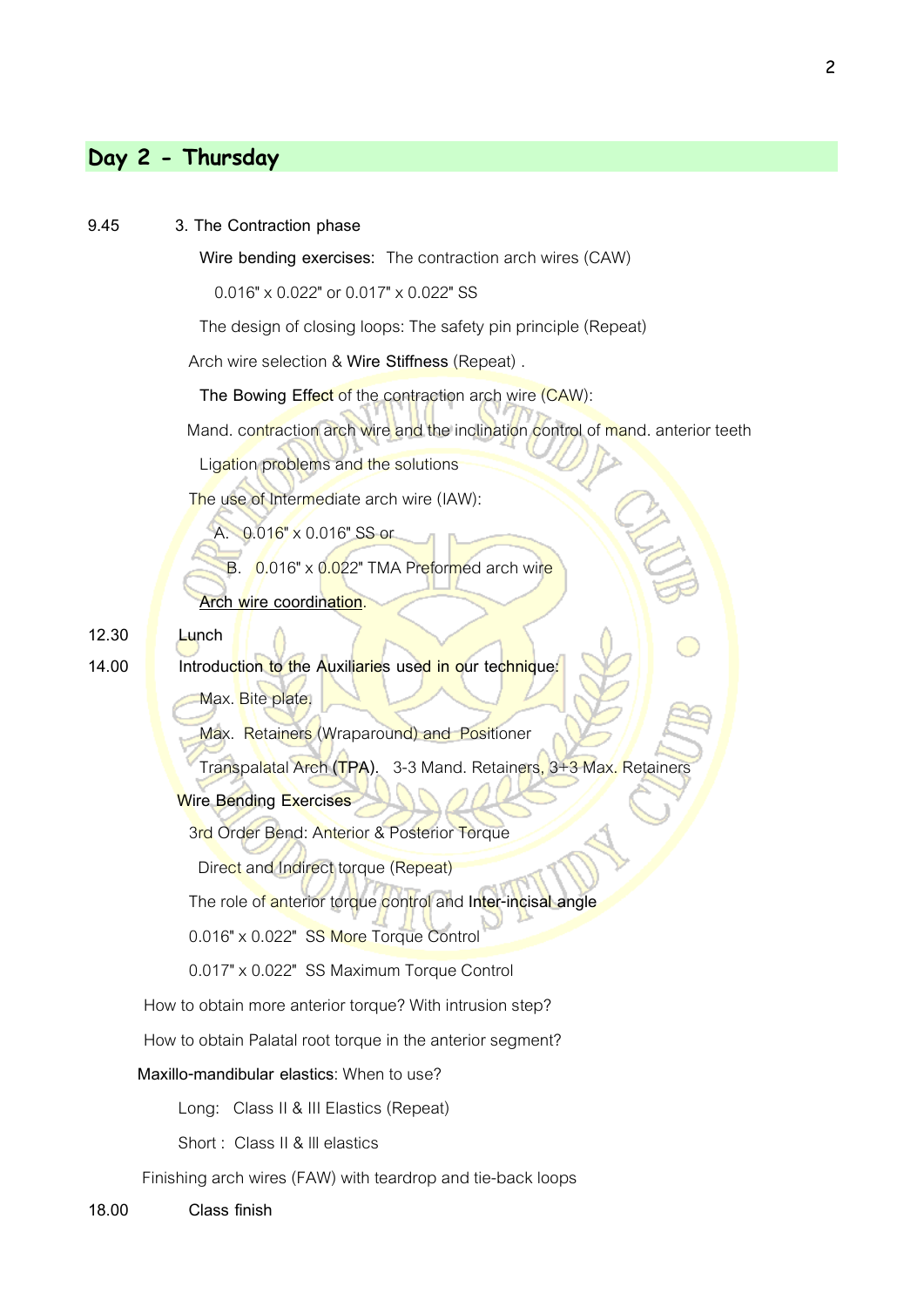## **Day 3 - Friday**

# **9.45 Introduction to the Auxiliaries used in our technique:** (Cont.) Expansion plate, Nance Holding Arch Rapid Max. Expander. **(RME)** using Biedermann-Hyrax A. Bonding type B. Banding type Transpalatal arch (TPA) 0.9 mm SS Hard Lingual arch without and with **spikes**in open-bite case 0.9 mm SS Hard Lip Bumpers Extraoral Forces: The Headgear & Face Mask **4. The adjustment phase Wire bending exercises** 3rd order bend: anterior & posterior torque Direct and indirect torque (Repeat) 0.016" x 0.016" SS or 016"x022" TMA Intermediate arch wire 0.016" x 0.022" more torque control 0.017" x 0.022" maximum torque control **12.30 Lunch 14.00** Get more anterior torque with intrusion step How to achieve palatal root torque in the anterior segment? Use 0.016" x 0.022" or 0.017" x 0.022" SS and tie-back loops  $0.016"$  x  $0.022"$  or  $0.017"$  x  $0.022"$  SS Finishing arch wires (FAW) with tie-back and/or teardrop loops, Sweep and the Curve of Spee **15.00 Class finish** Contact us: The S.O.S. Orthodontic Study Club 28/111 ปาก ซอยแจงวัฒนะ-ปากเกร็ด 34 ถนนแจงวัฒนะ อ. ปากเกร็ด

จ. นนทบุรี11120 โทร. 02-574-0555, 02-574-6556, 087-700-9919, 089-786-0555 ีแฟกซ์ 02-573-4050